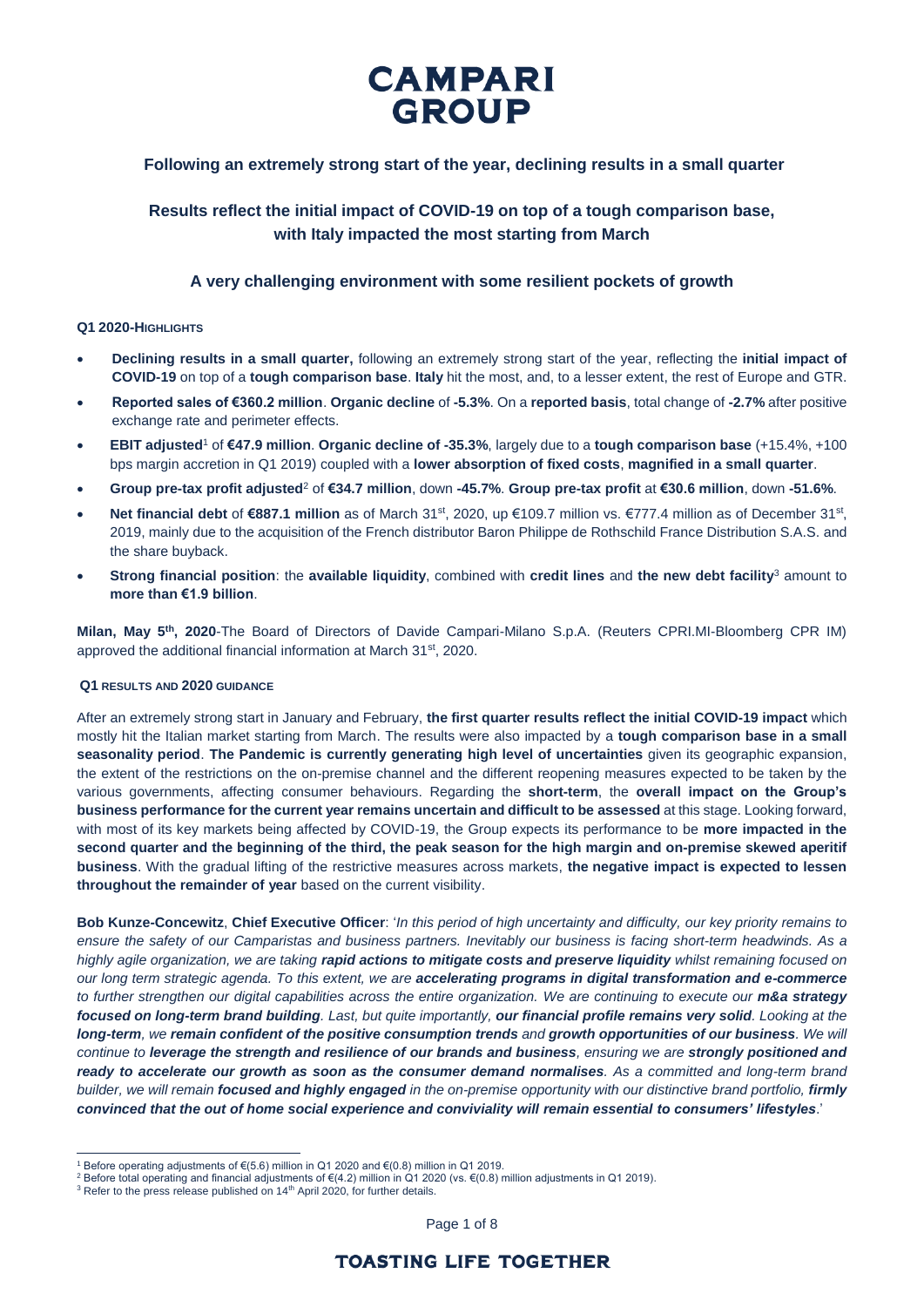

#### **SUMMARY FINANCIAL INFORMATION FOR THE FIRST QUARTER ENDED 31 March 2020**

|                               | Q1 2020            | Q1 2019            | Reported | Organic  | <b>Forex</b> | <b>Perimeter</b> |
|-------------------------------|--------------------|--------------------|----------|----------|--------------|------------------|
|                               | $\epsilon$ million | $\epsilon$ million | change   | change   | impact       | impact           |
| <b>Net sales</b>              | 360.2              | 370.1              | $-2.7%$  | $-5.3%$  | 0.7%         | 1.9%             |
| <b>Gross profit</b>           | 209.0              | 223.8              | $-6.6%$  | $-9.2%$  | 1.6%         | 0.9%             |
| % on sales                    | 58.0%              | 60.5%              |          |          |              |                  |
| <b>EBIT adjusted</b>          | 47.9               | 72.4               | $-33.9%$ | $-35.3%$ | 4.2%         | $-2.8%$          |
| % on sales                    | 13.3%              | 19.6%              |          |          |              |                  |
| <b>EBIT</b>                   | 42.3               | 71.7               | $-41.0%$ |          |              |                  |
| Group pre-tax profit adjusted | 34.7               | 63.9               | $-45.7%$ |          |              |                  |
| Group pre-tax profit          | 30.6               | 63.2               | $-51.6%$ |          |              |                  |
| <b>EBITDA</b> adjusted        | 67.5               | 89.6               | $-24.7%$ | $-27.2%$ | 3.3%         | $-0.8%$          |
| % on sales                    | 18.7%              | 24.2%              |          |          |              |                  |
| <b>EBITDA</b>                 | 61.9               | 88.8               | $-30.3%$ |          |              |                  |

**Net financial debt at period end(\*) 887.1**

\*Net financial position as of 31<sup>st</sup> December 2019 equal to  $E$ 777.4 million.

#### **REVIEW OF CONSOLIDATED SALES FOR THE FIRST QUARTER 2020 RESULTS<sup>4</sup>**

#### By **geography**:

 $\overline{a}$ 

- Sales in the **Americas**<sup>5</sup> (50.6% of total Group sales) slightly down organically by **-0.9%**. **Growth in the Group's largest market**, **the US** (**+1.1%**) thanks to Espolòn, Aperol, Campari and SKYY, **despite the tough comparison base** as well as the **initial negative effect of COVID-19** driven by the lockdown of the on-premise (accounting for ca. 30% of the market net sales in FY 2019). This was more than offset by the performance of **Jamaica**, which registered a decline of **-7.3%**  driven by the decline in the rum portfolio mostly due to **on-premise closures** and **reduced touristic flows**, amplified by a tough comparison. **Canada** grew by **+9.3%** thanks to Forty Creek and Appleton Estate. In South America, **Brazil** suffered from a tough comparison base, registering a decline of **-13.2%**.
- Sales in **Southern Europe, Middle East and Africa**<sup>6</sup> (23.4% of total Group sales) registered a strong organic decline of **- 23.0%**, driven by the **sizeable decline** in **Italy** (**-24.4%**), despite the extremely positive start to the year in the market (the first two months of the year were up by double digit), driven by the **progressive on-premise closures introduced in March as a reaction to the COVID-19 pandemic** (with on-premise accounting for ca. 70% of the market's net sales in FY 2019), affecting **particularly aperitifs**, while **limitations on customer traffic in the off-premise** also contributed to the decline. **Other markets in the region** were down **-18.6%,** with **France** declining **-41.6%** mainly impacted by the comparison base affected by the one-off sale of excessive cognac bulk last year as well as the initial impacts of COVID-19 in March. **Global Travel Retail was down -18.9%**, as shopper traffic fell sharply, especially within the Asian market, starting with the COVID-19 crisis.
- **North, Central and Eastern Europe**<sup>7</sup> (19.1% of total Group sales) grew organically by **+6.6%**: the **slight decline** in **Germany** (**-0.3%**), where positive sell-out trends outpaced shipments in a predominantly off-premise market (accounting for ca. 70% of the market net sales in FY 2019), was **more than offset by the strong growth in the UK** (**+38.3%**), driven by Wray&Nephew Overproof rum, Magnum Tonic Wine, Appleton Estate and Campari. **Russia also grew strongly**  (**+30.4%**), despite a tough comparison base. **Other markets in the region** were flattish (**-0.3%**).
- Sales in **Asia Pacific**<sup>8</sup> (6.9% of total Group sales) grew organically by **+3.5%**. **Australia** registered a **very contrasted quarter** with a weak start of the year due to bushfires affecting consumption, while the last part of the quarter registered strong sales in the off-premise channel (accounting for ca. 85% of the market net sales in FY 2019) ahead of the COVID-19 lockdown, resulting in an overall organic growth of **+18.2%**. **Other markets in the region** declined overall by **-33.1%**, as China was impacted by the COVID-19 pandemic and Japan registered a decline due to destocking ahead of the new route-to-market set up.

Group on-premise vs. off-premise split based on FY 2019 net sales: 40% vs. 60%.

<sup>5</sup> Americas' split on-premise vs. off-premise based on net sales of FY 2019 at regional level: 35 % vs. 65%.

<sup>&</sup>lt;sup>6</sup> Includes Global Travel Retail. SEMEA's split on-premise vs. off-premise based on net sales of FY 2019 at regional level: 65 % vs. 35%.

<sup>7</sup> NCEE's split on-premise vs. off-premise based on net sales of FY 2019 at regional level: 30 % vs 70%.

<sup>&</sup>lt;sup>8</sup> Asia Pacific split on-premise vs. off-premise based on net sales of FY 2019 at regional level: 30 % vs 70%.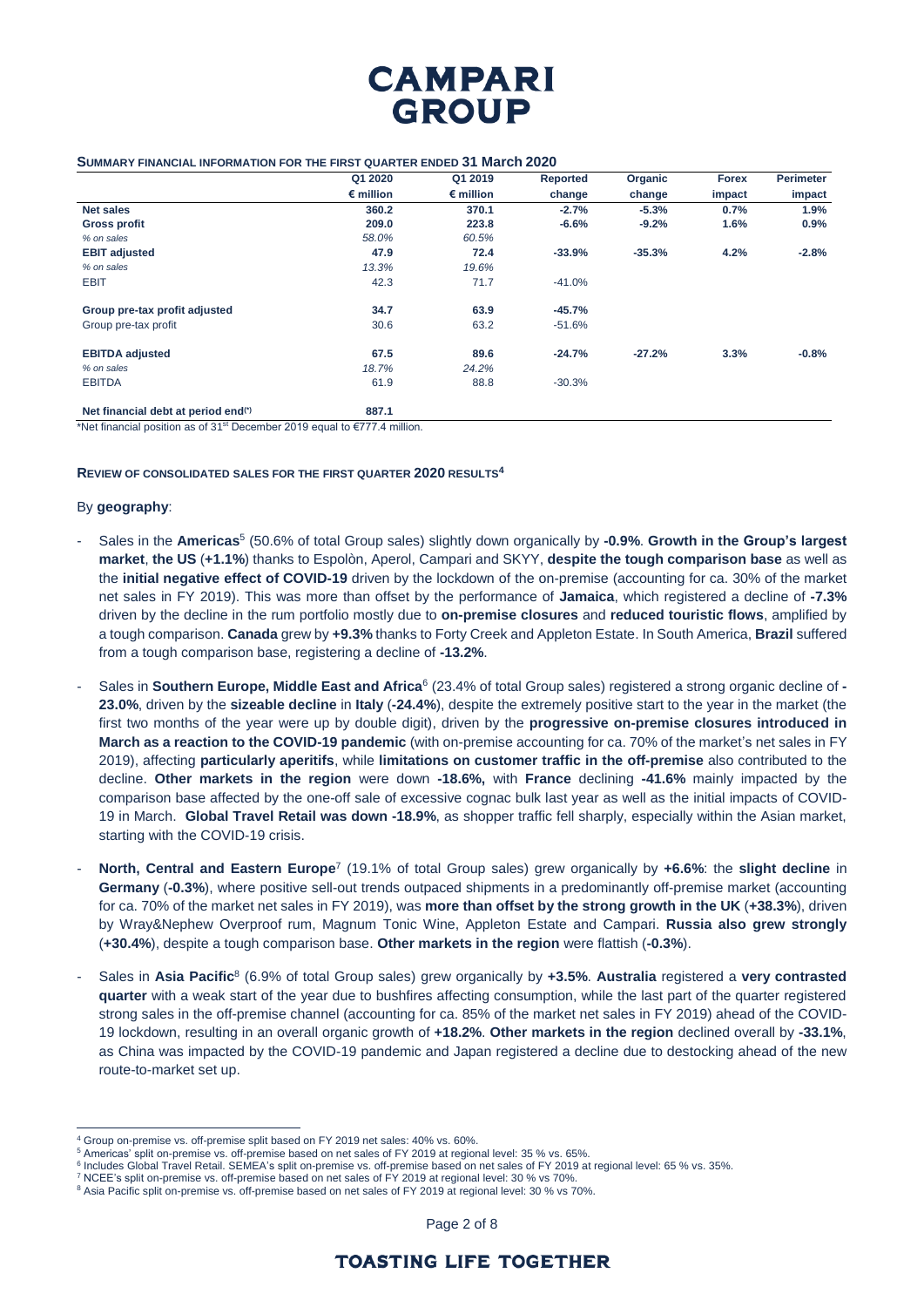

## By **brand**:

 $\overline{a}$ 

- **Global Priorities** (58% of total Group sales) registered an organic decline (**-4.0%**), with **Aperol** and **Campari** flattish (**- 0.2%** and **+0.3%** respectively) as the decline in core Italy driven by on-premise closure in March due to COVID-19 entirely offset growth in most of the other markets: **Aperol** and **Campari** organic growth in the quarter, **excluding Italy**, would have been **respectively +22.1% and +9.3%**. Declines also on **Grand Marnier** (**-10.8%**), with the US market affected by a tough comparison base as well as declines in consumption in the on-premise channel impacted by COVID-19. **SKYY** declined by **-4.7%**, despite overall positive results in the core US market driven by consumers shifting to the off-premise because of the on-premise closures in March. **Wild Turkey's shipments** declined (**-12.7%**), with the core US market affected by the destocking ahead of the new packaging (now postponed), nonetheless sell-out trends remain very positive for the brand. Growth in the **Jamaican rum portfolio** (**+3.7%**) was driven by the core US, the UK and Canada.
- **Regional Priorities** (17% of total Group sales) declined organically by **-7.9%**, with the positive performance from **Espolòn**  (**+10.0%**), driven by the core US market, more than offset by declines in **Riccadonna**, **Cinzano**, **Bulldog** and **GlenGrant**. **Mondoro** and **Forty Creek** had positive results, driven by their respective core markets of Russia and Canada.
- **Local Priorities** (11% of total Group sales) registered a negative organic performance of **-7.2%**. **Wild Turkey RTD**, **Cabo Wabo** and **Ouzo 12** all registered **positive growth**, which was unable to offset **declines in the single-serve aperitifs**, **Campari Soda** (**-19.9%**) and **Crodino** (**-15.5%**), due to their strong exposure to the Italian on-premise channel, largely hit by COVID-19.

## **REVIEW OF FIRST QUARTER 2020 RESULTS**

**Group sales** totalled **€360.2 million,** down by **-2.7%** in value **on a reported basis**. The result reflects a **negative organic sales performance** of **-5.3%**, a **positive FX effect** of **+0.7%**, thanks to a stronger US Dollar vs. Euro, and a **positive perimeter effect** of **+1.9%**<sup>9</sup> . The organic change was achieved in a **small quarter** and **against a tough comparable base**  (+9.6% in Q1 2019) and, despite a positive start of the year, was largely due to the **on-premise lockdown within the Italian market during March to combat the COVID-19** pandemic, offsetting the resilient organic growth in Northern Europe, the US, Canada and Australia.

**Gross profit** was **€209.0 million**, down by **-6.6%** in value **on a reported basis** and **down -250 basis points** to 58.0% of net sales. It **declined organically** by **-9.2%**, generating an organic margin dilution of **-250 basis points**, driven by **unfavourable sales mix by market and brand**, in particular by the **negative performance of the high-margin aperitifs business in Italy due to COVID-19**.

**Advertising and Promotion spending** (**A&P**) was **€57.1 million**, down by **-2.8%** in value **on a reported basis**, corresponding to 15.9% of net sales, in line with Q1 2019. **It declined organically** by **-5.0%**, neutral on margin, due to revised phasing of some marketing initiatives due to COVID-19.

**CAAP** (Contribution after A&P) was **€151.8 million**, down by **-8.0%** in value **on a reported basis** (down **organically** by **- 10.6%**), corresponding to 42.2% of net sales.

**Structure costs**, i.e. selling, general and administrative costs, totalled **€104.0 million**, up by **+12.2%** in value **on a reported basis**, to 28.9% of net sales. They grew **organically** by **+8.7%**, generating a **dilution of -370 basis points**, mainly driven by the initiatives already planned to strengthen commercial and distribution capabilities in some selected geographies, in particular in Asia as a result of the relocation of the head office from Sydney to Singapore, and the lower absorption of fixed costs in a small quarter with strong organic sales decline.

**EBIT adjusted** was **€47.9 million**, down by **-33.9%** in value **on a reported basis**, at 13.3% of net sales (-630 basis points). It **declined organically** by **-35.3%** generating **-620 bps margin dilution**, largely due to a **tough comparison base** (+15.4% in value and +100 bps margin accretion in Q1 2019), the **impact from COVID-19**, hitting in particular the high-margin aperitif business in Italy and **lower absorption of fixed costs throughout all cost lines in a small quarter**, given the top-line decline as well as the timing of the lockdown coinciding with the end of the quarter, limiting the Group's implementation of mitigation actions.

Page 3 of 8

<sup>&</sup>lt;sup>9</sup> Mainly including the effect from the acquisitions of Rhumantilles, Ancho Reyes and Montelobos (completed in Q4 2019) and the French distributor Baron Philippe de Rothschild France Distribution S.A.S. ('RFD'), now named Campari France Distribution S.A.S., completed at the end of February 2020. For the latter, only the third-party brands managed by RFD were included in the perimeter effect.

Post-closing integration of French Distributor RFD operations according to plan. For reference, RFD sales in FY 2019 amounted to €149.8 million under local GAAP, corresponding to €100.0 million under IFRS after sales reclassifications (mainly attributable to commissioner agreements)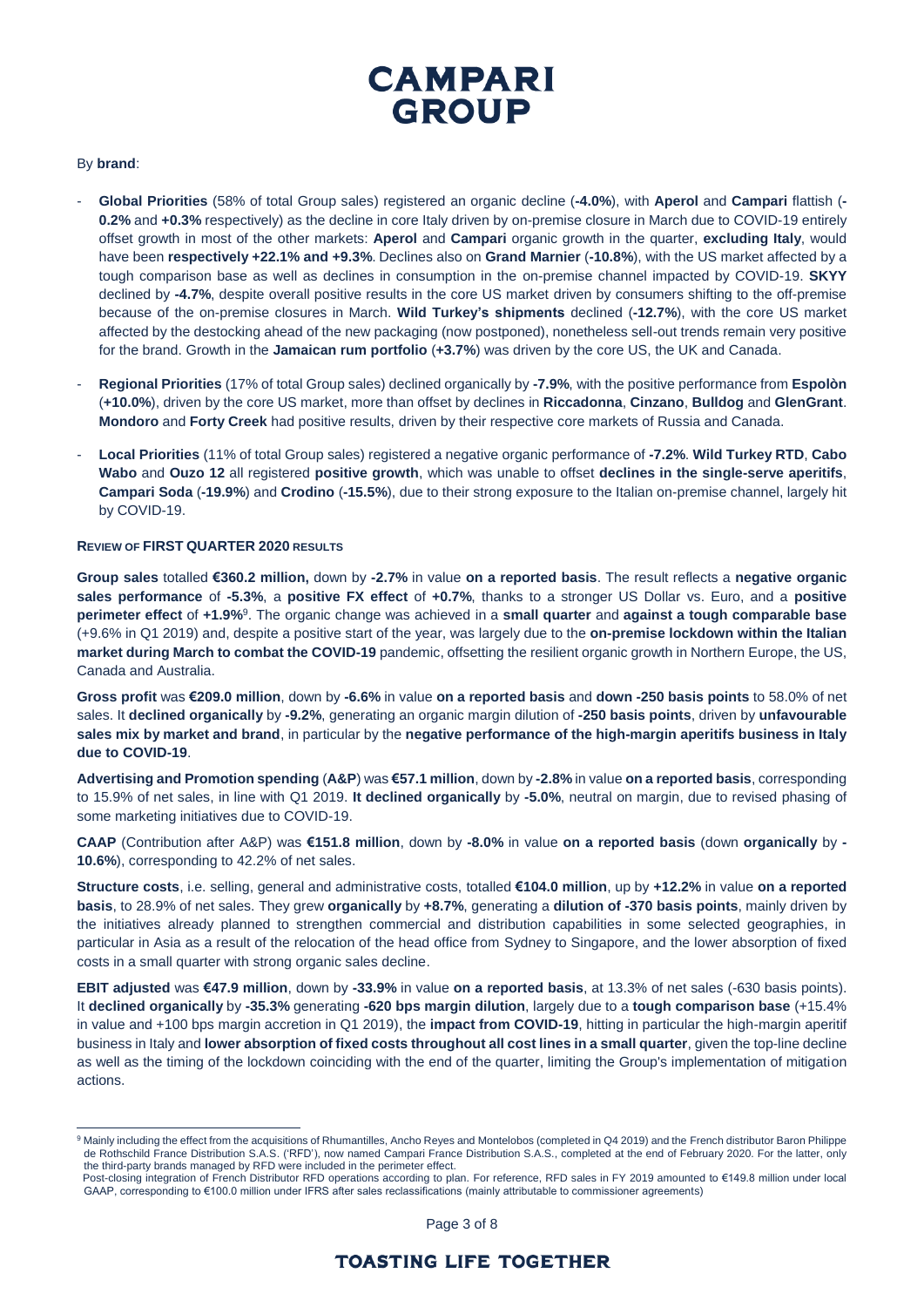# **CAMPARI GROUP**

**Operating adjustments** were negative at **€(5.6) million**, including restructuring initiatives as well as the donations made to combat the COVID-19 emergency (ca. €2 million).

**EBITDA adjusted** was **€67.5 million**, down by **-24.7%** in value **on a reported basis** (**down organically -27.2%**), corresponding to 18.7% of net sales.

**EBIT** (11.7% of net sales) and **EBITDA** (17.2% of net sales) were at €42.3 million and €61.9 million respectively.

**Net financial costs** were **€12.8 million**, an **increase of €4.5 million** vs. Q1 2019, despite the lower average indebtedness (€832.3 million in Q1 2020 vs. €870.2 million in Q1 2019), **mainly due to negative exchange rate differences and effects on the current valuations of financial assets**, generating €4.3 million negative impact overall, as well as a **higher average cost of net debt to 4.7%** in Q1 2020, up from 3.7% in Q1 2019, reflecting an increase in the already significant negative carry.

**Positive financial adjustments** of **€1.4 million**, essentially related to the management of the term loan debt signed in July 2019, carried out in order to benefit from better economic conditions.

**Group pre-tax profit adjusted**<sup>10</sup> was **€34.7 million** (**-45.7%**)**. Group pre-tax profit** was **€30.6 million**, down **-51.6%**.

**Net financial debt** stood at €887.1 million as of March 31<sup>th</sup>, 2020 (€777.4 million as of March 31<sup>st</sup>, 2019), up €109.7 million, mainly due to the acquisition of the French distributor (€54.6 million) and the share buyback (€41.1 million). **Existing credit lines of €500 million** were only marginally used as of 31 March 2020 and an additional **term debt facility** for an amount **up to €750 million** was negotiated in April 2020. The **available liquidity**, **credit lines** and the **new debt facility combined amounted to above €1.9 billion**. The outstanding debt has no **financial covenant attached to it**.

**Net debt to EBITDA adjusted ratio** at **1.9 times**<sup>11</sup> **as of March 31st , 2020**, up from 1.6 times as of December 31st , 2019.

**CAMPARI GROUP ANNOUNCES THE SIGNING OF THE AGREEMENT FOR THE ACQUISITION OF CHAMPAGNE LALLIER**

Further to the communication of April 17th, 2020, regarding the exclusive negotiations with SARL FICOMA for the acquisition of an 80% interest, with a medium-term route to total ownership, in the share capital of **SARL Champagne Lallier** and **other group companies** (jointly as the '**Company**'), **Campari Group announces today the signing of the deal**.

In 2019 the **sales** of the Company amounted to ca **€21 million** (under local GAAP), including primarily sales related to Champagne of approximately 1 million bottles, of which close to 700,000 bottles of Lallier. As of 31<sup>st</sup> December 2019, the book value of the inventories carried by the Company amounted to approx. €21.0 million.

The **consideration to be paid is €21.8 million**, **which represents 80% of the share capital of the Company** and is subject to customary price adjustments**.** The consideration will be financed through available resources and will be paid using cash. **The net financial debt of the Company is €21.2 million**.

Pursuant to the agreement the remaining shareholding is subject to **customary reciprocal put and call options** which can be exercised starting from 2023. Mr. Francis Tribaut will continue in his role as managing director of Champagne Lallier.

The deal is expected to close during the third quarter of 2020.

With this acquisition Campari Group will **further enhance its premium portfolio** and **build further critical mass in the strategic French market**, where the Group recently started to sell through its own in-market company.

 $\overline{a}$ 

<sup>10</sup> Before total operating and financial adjustments of €(4.2) million in Q1 2020 (vs. €(0.8) million adjustments in Q1 2019).

<sup>&</sup>lt;sup>11</sup> Calculated as net debt at period end divided by EBITDA adjusted for the last twelve months.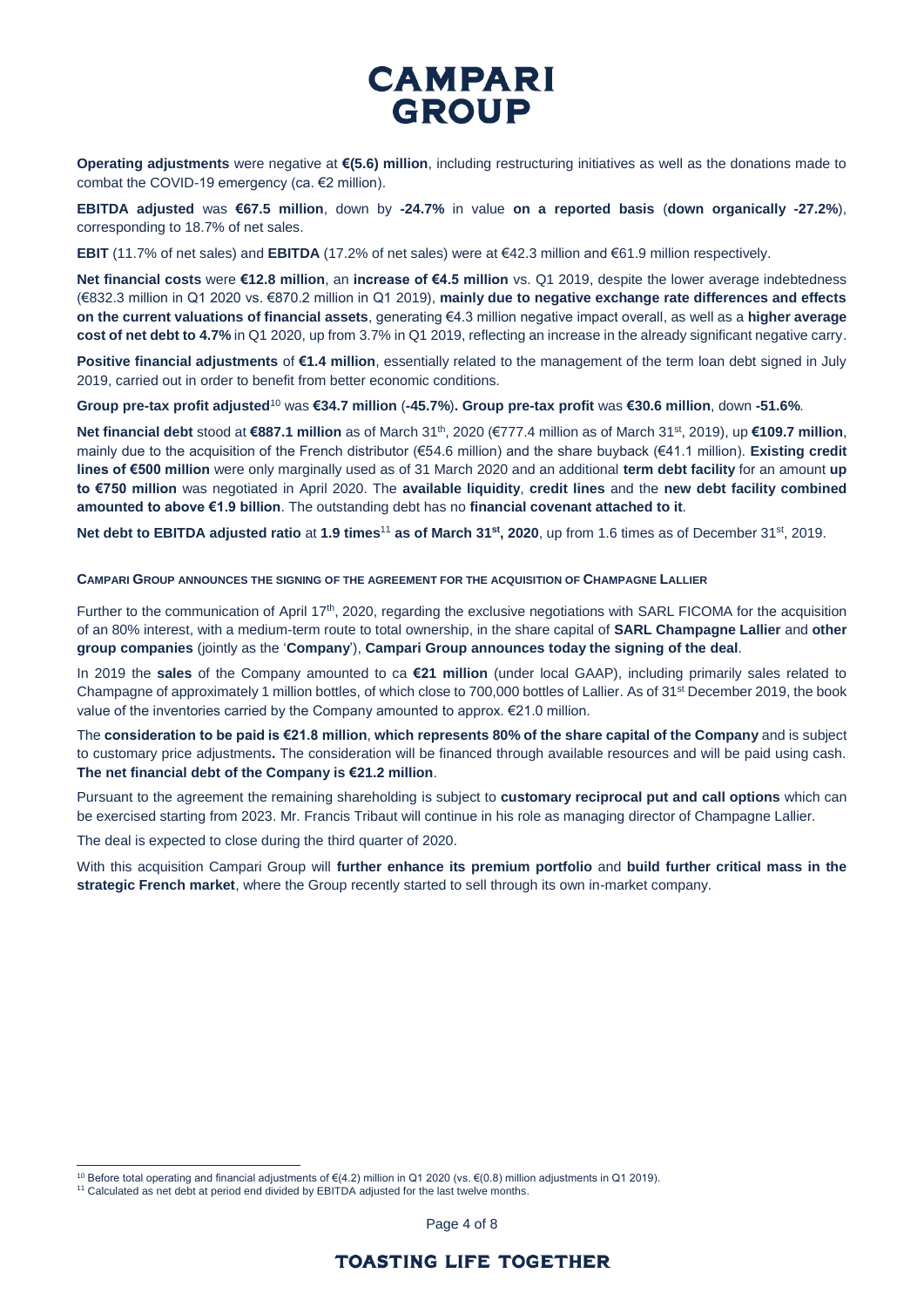

## **FILING OF DOCUMENTATION**

The additional financial information at March 31<sup>st</sup>, 2020 will be made available to the general public at the Company's head office and on the 1INFO circuit for the storage of Regulated Information, operated by Computershare [\(www.1Info.it\)](http://www.1info.it/) within the limits expressed by the law. The documentation will also be available in the 'Investors' section of the website [www.camparigroup.com/en](http://www.camparigroup.com/en) and by all other means allowed by applicable regulations.

*The Executive responsible for preparing Davide Campari-Milano S.p.A.'s financial reports, Paolo Marchesini, certifies-pursuant to article 154-bis, paragraph 2 of the Legislative Decree 58/1998-that the accounting disclosures in this statement correspond to the accounting documents, ledgers and entries.* 

### *Disclaimer*

*This document contains forward-looking statements that relate to future events and future operating, economic and financial results of Campari Group. By their nature, forward-looking statements involve risk and uncertainty because they depend on the occurrence of future events and circumstances. Actual results may differ materially from those reflected in forward-looking statements due to a variety of factors, most of which are outside of the Group's control. It should be noted that the additional financial information is not subject to auditing.*

### **ANALYST CONFERENCE CALL**

At **1:00 pm (CET) today, May 5th, 2020**, Campari's management will hold a conference call to present the Group's Q1 2020 results. To participate, please dial one of the following numbers:

- **from Italy: 02 805 88 11**
- **from abroad: + 44 121 281 8003**

The **presentation slides** can be downloaded before the conference call from the main investor relations page on Campari Group's website, at [http://www.camparigroup.com/en/investors.](http://www.camparigroup.com/en/investors)

A recording of the conference call will be available from today, May 5<sup>th</sup>, until Tuesday, May 12<sup>th</sup>, 2020. To listen to it, please call the following numbers:

• **from Italy: 02 72495**

• **from abroad: +44 1212 818005** (Access code: **931#**).

Page 5 of 8

# **TOASTING LIFE TOGETHER**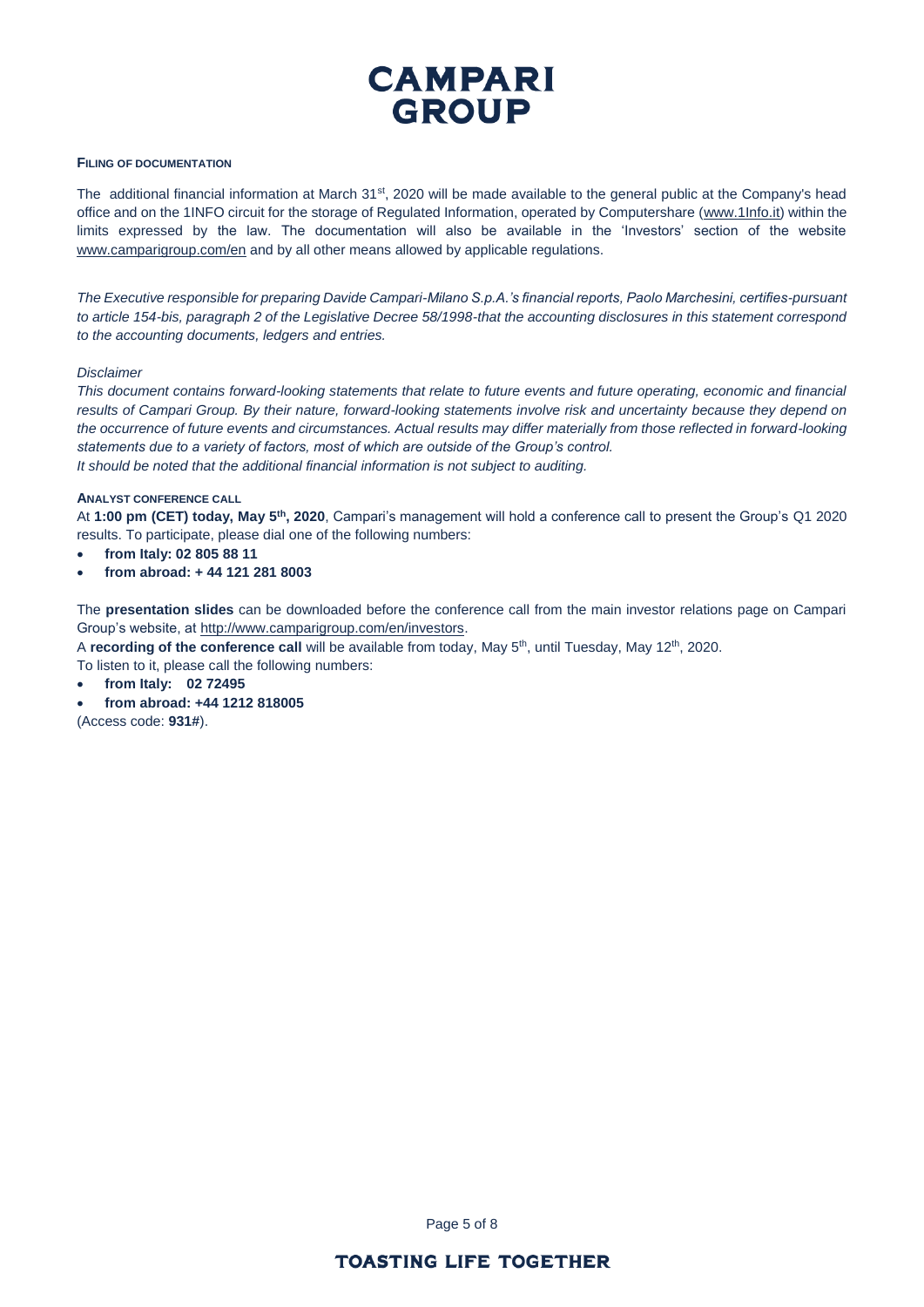

### **FOR FURTHER INFORMATION**

| <b>Investor Relations</b>               |                         |                                     |
|-----------------------------------------|-------------------------|-------------------------------------|
| Chiara Garavini                         | Tel. +39 02 6225 330    | Email: chiara.garavini@campari.com  |
| Jing He                                 | Tel. +39 02 6225.832    | Email: jing.he@campari.com          |
| <b>Thomas Fahey</b>                     | Tel. +44 (0)20 31009618 | Email: thomas.fahey@campari.com     |
| <b>Francesco Pintus</b>                 | Tel. +39 02 6225 416    | Email: francesco.pintus@campari.com |
| <b>Corporate Communications</b>         |                         |                                     |
| <b>Enrico Bocedi</b>                    | Tel. +39 02 6225 680    | Email: enrico.bocedi@campari.com    |
| http://www.camparigroup.com/en/investor |                         |                                     |
| http://www.camparigroup.com/en          |                         |                                     |
| http://www.youtube.com/campariofficial  |                         |                                     |
| https://twitter.com/GruppoCampari       |                         |                                     |

#### Visit *[Our Story](https://youtu.be/ilNVsU9Cigo)*

#### **ABOUT C[AMPARI](http://www.camparigroup.com/en/index.shtml) GROUP**

Campari Group is a major player in the global spirits industry, with a portfolio of over 50 premium and super premium brands, spreading across Global, Regional and Local priorities. Global Priorities, the Group's key focus, include **Aperol, Campari, SKYY**, **Grand Marnier, Wild Turkey** and **Appleton Estate**. The Group was founded in 1860 and today is the sixth-largest player worldwide in the premium spirits industry. It has a global distribution reach, trading in over 190 nations around the world with leading positions in Europe and the Americas. Campari Group's growth strategy aims to combine organic growth through strong brand building and external growth via selective acquisitions of brands and businesses.

Headquartered in Milan, Italy, Campari Group owns 21 plants worldwide and has its own distribution network in 21 countries. Campari Group employs approximately 4,000 people. The shares of the parent company Davide Campari-Milano S.p.A. (Reuters CPRI.MI - Bloomberg CPR IM) have been listed on the Italian Stock Exchange since 2001. For more information[: http://www.camparigroup.com/en.](http://www.camparigroup.com/en) Please enjoy our brands responsibly.

**- Appendix to follow -**

Page 6 of 8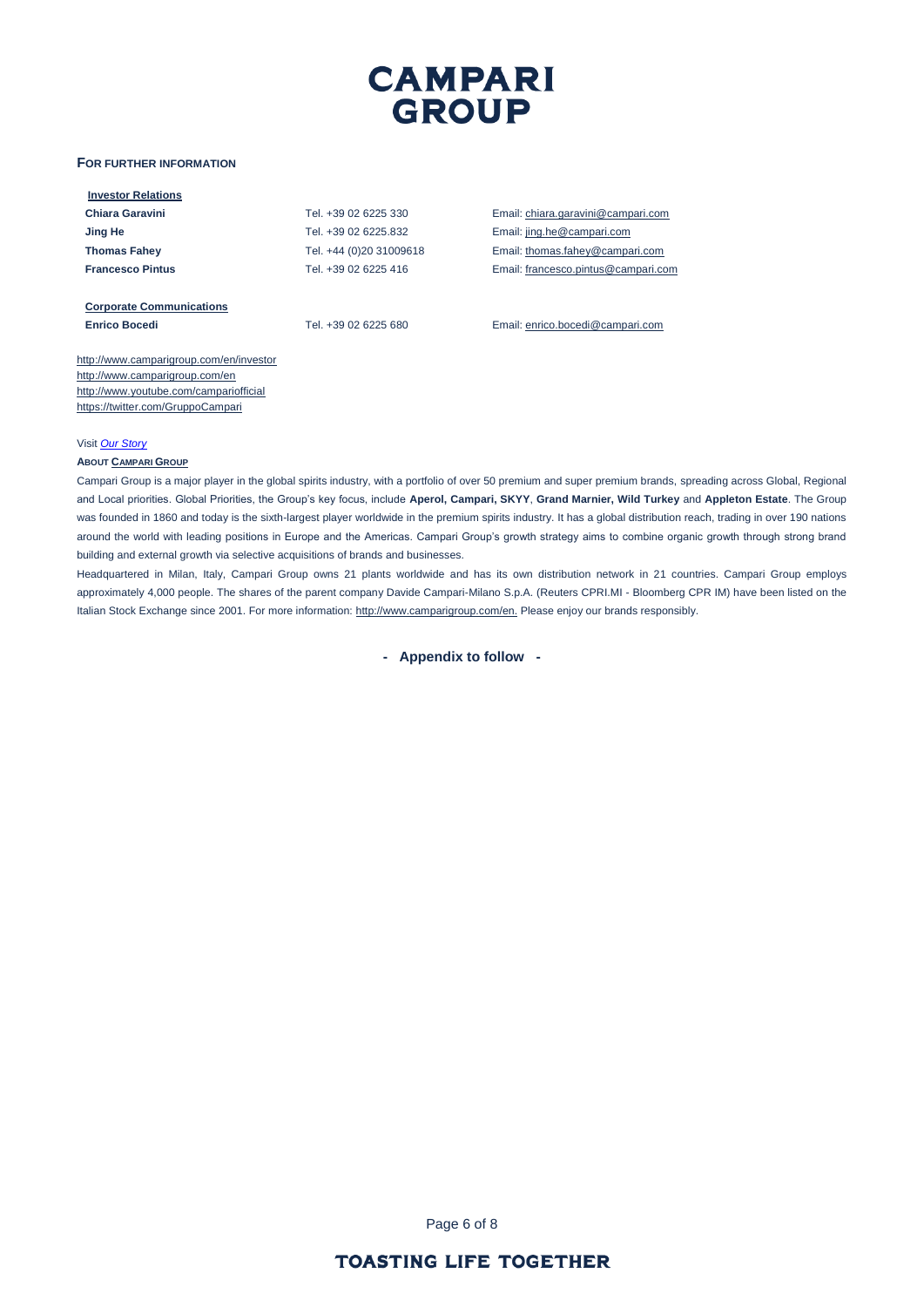# **CAMPARI GROUP**

## **CAMPARI GROUP**

## **Consolidated net sales breakdown by brand for the first quarter 2020**

|                            | % on Group<br>sales | % change, of which: |         |                         |                    |  |
|----------------------------|---------------------|---------------------|---------|-------------------------|--------------------|--|
|                            |                     | total               | organic | exchange<br>rate effect | external<br>growth |  |
| <b>Global Priorities</b>   | 57.9%               | $-2.7%$             | $-4.0%$ | 1.3%                    | 0.0%               |  |
| <b>Regional Priorities</b> | 16.7%               | 4.7%                | $-7.9%$ | 1.3%                    | 11.3%              |  |
| <b>Local Priorities</b>    | 10.8%               | $-8.5%$             | $-7.2%$ | $-1.6%$                 | 0.4%               |  |
| Rest of portfolio          | 14.5%               | $-5.7\%$            | $-6.3%$ | $-0.3%$                 | 0.8%               |  |
| <b>Total</b>               | 100.0%              | $-2.7%$             | $-5.3%$ | 0.7%                    | 1.9%               |  |

# **Consolidated net sales by geographic area for the first quarter 2020**

|                                                 | 1 January-31 March 2020 |        | 1 January-31 March 2019 |        | $\frac{0}{0}$ |
|-------------------------------------------------|-------------------------|--------|-------------------------|--------|---------------|
|                                                 | $\epsilon$ million      | $\%$   | $\epsilon$ million      | $\%$   | Change        |
| Americas                                        | 182.2                   | 50.6%  | 178.9                   | 48.3%  | 1.9%          |
| SEMEA (Southern Europe, Middle East and Africa) | 84.5                    | 23.4%  | 100.8                   | 27.2%  | $-16.2%$      |
| North, Central & Eastern Europe                 | 68.7                    | 19.1%  | 65.4                    | 17.7%  | 5.1%          |
| Asia Pacific                                    | 24.8                    | 6.9%   | 25.0                    | 6.8%   | $-0.9%$       |
| <b>Total</b>                                    | 360.2                   | 100.0% | 370.1                   | 100.0% | $-2.7%$       |

| Breakdown of % change                           | total<br>% change | organic growth | exchange rate<br>effect | external growth |
|-------------------------------------------------|-------------------|----------------|-------------------------|-----------------|
| Americas                                        | 1.9%              | $-0.9%$        | 1.7%                    | 1.1%            |
| SEMEA (Southern Europe, Middle East and Africa) | $-16.2%$          | $-23.0%$       | 0.0%                    | 6.8%            |
| North, Central & Eastern Europe                 | 5.1%              | 6.6%           | 1.1%                    | $-2.6%$         |
| Asia Pacific                                    | $-0.9%$           | 3.5%           | $-4.4%$                 | 0.0%            |
| <b>Total</b>                                    | $-2.7%$           | $-5.3%$        | 0.7%                    | 1.9%            |

Page 7 of 8

# **TOASTING LIFE TOGETHER**